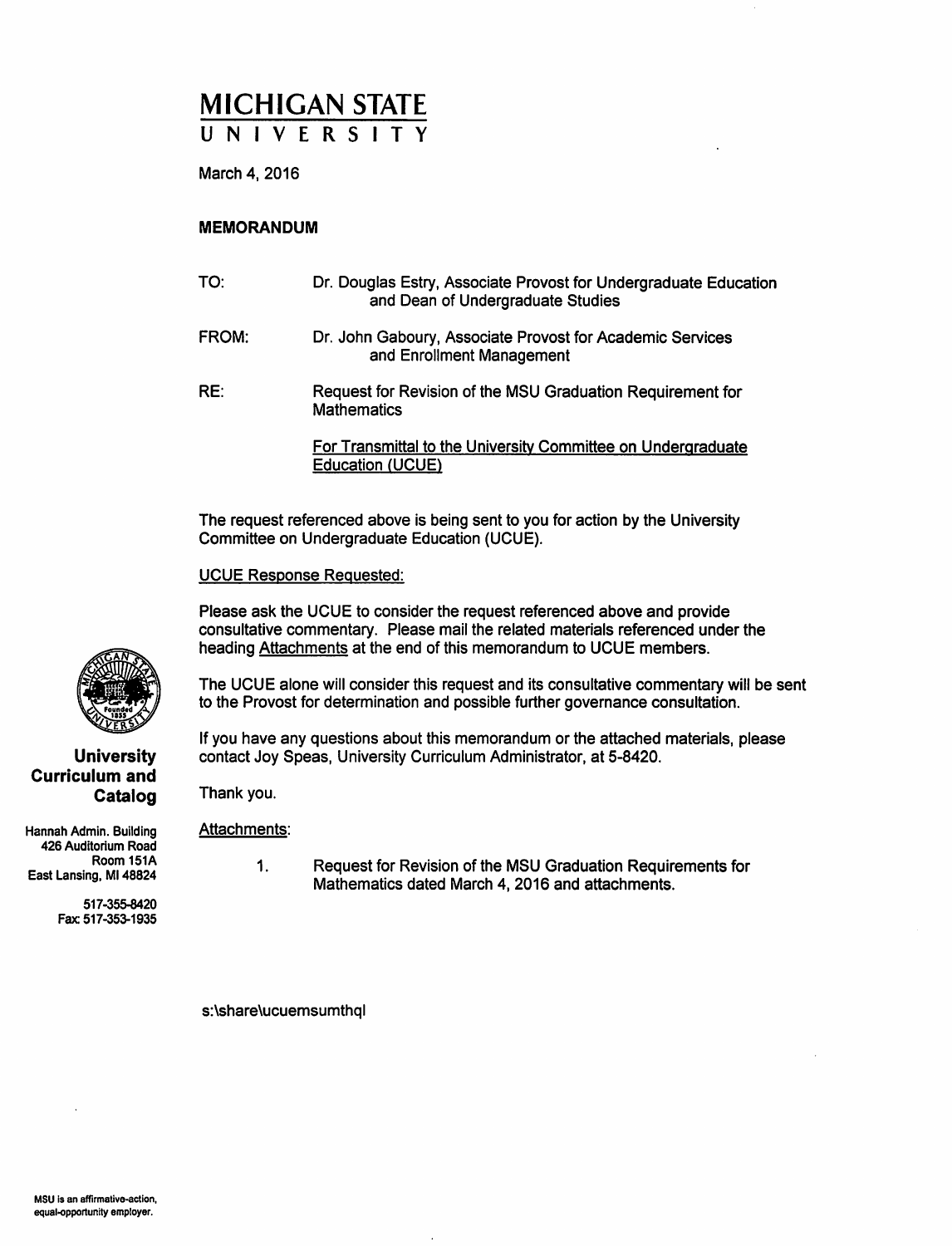# Speas, Joy

k,

| From:               | Mark Voit <voit@msu.edu></voit@msu.edu>               |
|---------------------|-------------------------------------------------------|
| Sent:               | Friday, March 04, 2016 12:40 PM                       |
| To:                 | Speas, Joy                                            |
| Cc:                 | Promislow, Keith S.; Vince Melfi; Estry, Doug         |
| Subject:            | QL and MSU's UG graduation requirement in mathematics |
| <b>Attachments:</b> | MSU_math_grad_requirement.pdf                         |

Hello Joy-

In partnership with MTH and PRIME, the College of Natural Science has developed a two-course sequence in Quantitative Literacy that we would like considered as an alternative pathway for satisfying the MSU undergraduate graduation requirement in mathematics.

To that end, we have prepared the attached memo, which Associate Provost Doug Estry has advised us to address to you.

Thanks, and please let us know if you have any questions.

-Mark

Mark Voit Professor, Department of Physics and Astronomy Associate Dean, College of Natural Sciences **Michigan State University** voit@msu.edu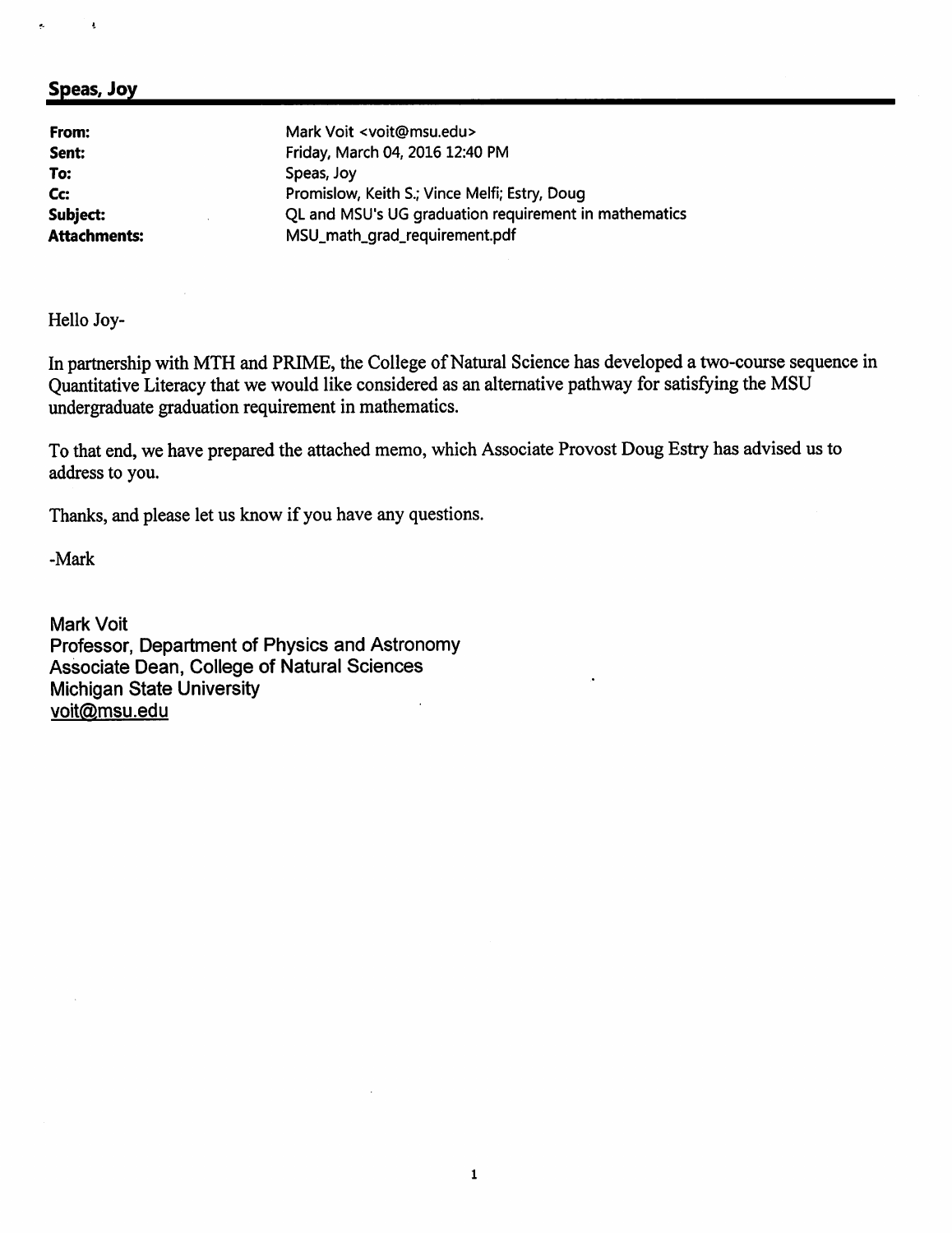## Request to revise the MSU undergraduate graduation requirement in mathematics

To: Joy Speas, University Curriculum Administrator

 $\overline{\mathbf{1}}$ 

- From: G. Mark Voit, Associate Dean, College of Natural Science Vince Melfi, Director of PRIME and Mathematics Education Graduate Program Keith Promislow, Chair, Department of Mathematics
- Cc: Doug Estry, Associate Provost for Undergraduate Education R. James Kirkpatrick, Dean, College of Natural Science R. Sekhar Chivukula, Associate Dean, College of Natural Science

We would like to request a revision of the university's undergraduate graduation requirement in mathematics. The first sentence describing the requirement currently reads:

#### The university Mathematics requirement consists of college algebra plus one additional mathematics or statistics course beyond college algebra.

All undergraduate students must therefore demonstrate proficiency in college algebra before they can receive a degree from MSU. Most of our students do this by passing a course that covers college algebra (primarily MTH 103, but alternatively MTH 110 or MTH 116), while our more mathematically inclined students satisfy the requirement by placing into calculus through a proctored placement examination. Our request seeks to broaden and diversify the requirement so that it can be satisfied by two newly developed and piloted courses in quantitative literacy: MTH 101 and MTH 102.

Making quantitative literacy a major goal of our undergraduate curriculum has been discussed at MSU for over a decade. For example, the 2005 Quantitative Literacy Task Force report, commissioned by then-Provost Lou Anna Simon and co-authored by Joan Ferrini-Mundy and Doug Estry, endorsed that goal and defined it with the following statements:

Quantitative literacy is the ability to formulate, evaluate, and communicate conclusions and inferences from quantitative information.

Ouantitative literacy employs analytical arguments and reasoning built upon fundamental concepts and skills of mathematics, statistics, and computing.

Quantitatively literate MSU students will be more empowered members of a global society through their ability to represent and critique their world.

That report went on to recommend integration of quantitative literacy into the education of all MSU students through both foundational general-education courses in mathematics and quantitative upper-level disciplinary courses in every major. While we endorse the intentions of that recommendation, we recognize that the magnitude of the proposed changes may have exceeded the willingness of our faculty to change, because the envisioned Quantitative Literacy program has not yet been implemented.

We are proposing a more modest change to the undergraduate curriculum that still represents a fundamental shift in philosophy. The shift is to frame the mathematics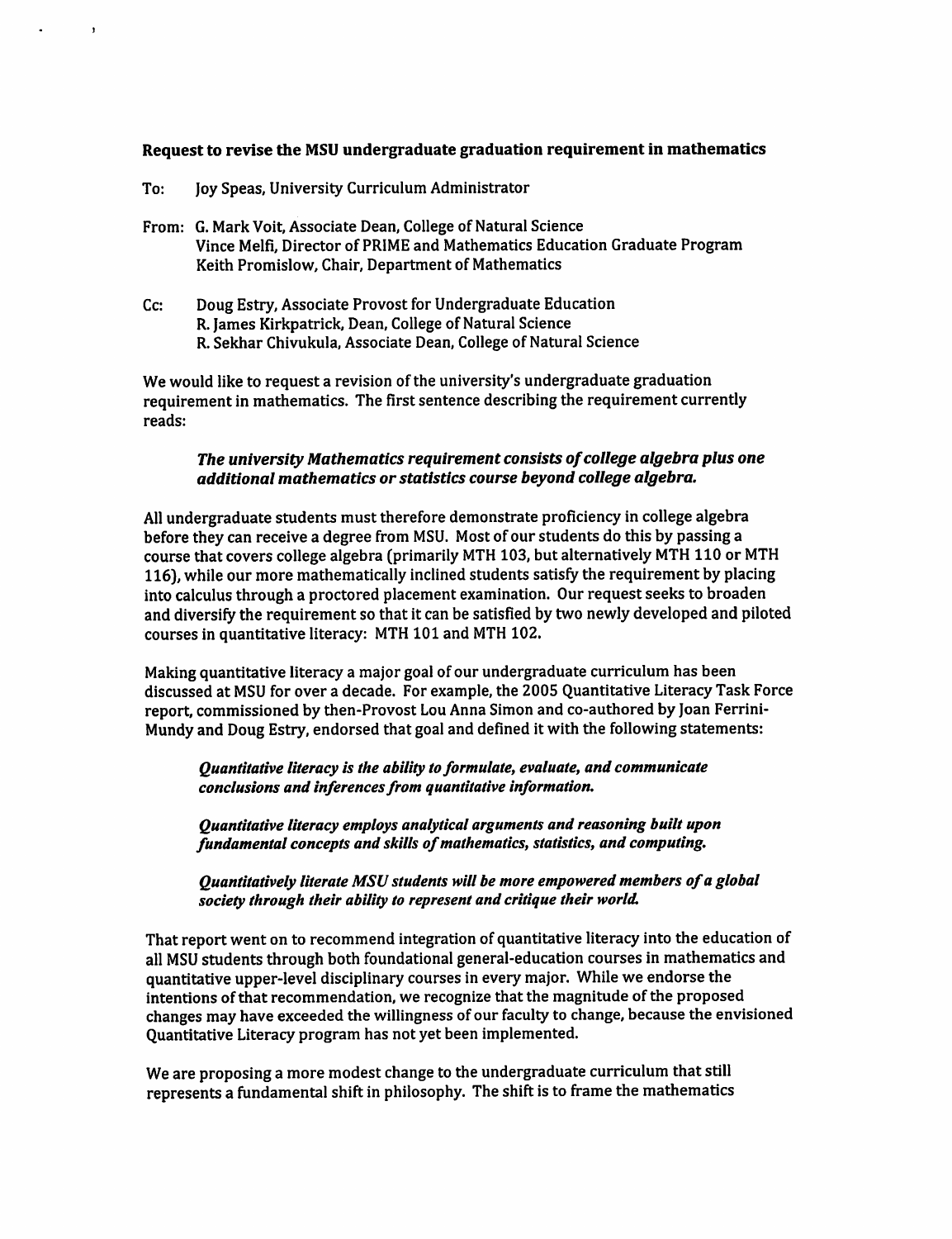graduation requirement in terms of quantitative literacy instead of college algebra. For example, we suggest replacing the first sentence of the requirement with

 $\bullet$ 

## The university Mathematics reauirement ensures that all students build a foundation of quantitative literacy.

Such a change would allow undergraduates to satisfy the graduation requirement in mathematics by taking MTH 101 and MTH 102.

In our view, quantitative literacy should be the centerpiece of MSU's mathematics graduation requirement for two reasons. First, a graduation requirement with quantitative literacy at its core would succinctly communicate to both students and faculty that our general education aims to help students apply quantitative reasoning to real-life problem solving, thereby supporting two important dimensions of our undergraduate learning goals:

## **ANALYTICAL THINKING: Identifies and applies, as appropriate, quantitative** methods for defining and responding to problems.

## **INTEGRATED REASONING: Uses a variety of inquiry strategies incorporating** multiple views to make value judgments, solve problems, answer questions, and generate new understanding.

Second, courses that focus more directly on pragmatic applications of quantitative reasoning than on algebra itself are likely to be better lifetime preparation for students intending to pursue non-quantitative majors and careers. These are the students for whom our new courses in quantitative literacy were designed.

A more concrete expression of our intentions for student learning can be found in these five Learning Goals for MTH 101, along with some examples of how they were assessed during **Fall Semester 2015:** 

- 1. Students will demonstrate quantitative literacy as a habit of mind.
	- Interpretation and discussion of graphs on gapminder.org that compare  $\bullet$ public-health statistics from various nations
	- Creation and presentation of infographics about health-related topics
	- Interpretation and discussion of graphs from UNHCR (The UN Refugee Agency) website showing the scale and movement of the global refugee population
- 2. Students will demonstrate proficiency in the domain of algebra and finite mathematics.
	- Calculations of percentages, rates of change, and unit conversions.  $\bullet$
	- Distinguishing between absolute change and relative change
- 3. Students will demonstrate proficiency in the domain of mathematical modeling.
	- Modeling the spread of influenza
	- Interpreting online simulations of a measles outbreak
- 4. Students will demonstrate proficiency in the domain of statistical thinking.
	- Interpretation of confidence intervals in polling data
	- Distinguishing between appropriate uses of means and medians.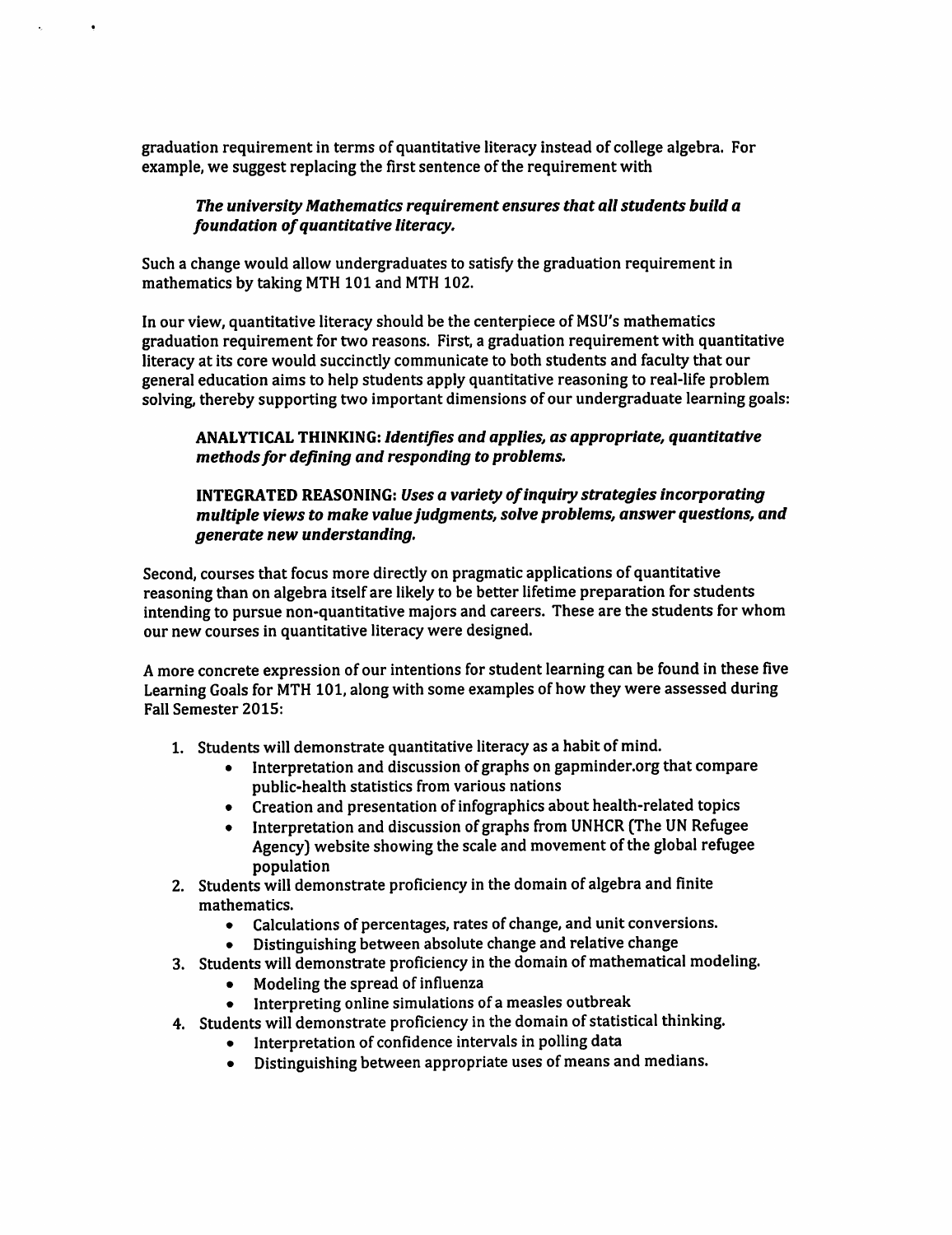- Collection and analysis of statistical data on the relationship between  $\bullet$ pollution and natural selection.
- 5. Students will demonstrate proficiency in the domain of analytical arguments and reasoning.
	- $\bullet$ Critical analysis of sampling strategies, particularly in the context of political polling data.
	- Detecting biases in the presentation of graphical data.

MTH 102, which is being piloted in Spring Semester 2016, shares the same learning goals but focuses on different sets of applications. Both MTH 101 and MTH 102 are modular, and can be taken in either order, because MTH 101 concentrates primarily on applications of quantitative reasoning to science/health/environment issues while MTH 102 concentrates on economic/political/sociological issues.

By allowing students to satisfy the mathematics graduation requirement through these new quantitative literacy courses, we are also hoping to improve the graduation rates and time to degree of MSU undergraduates. Our college algebra course (MTH 103) has historically been a barrier to graduation for a significant number of MSU students, and some attempt the course multiple times without success. For example, during the 2010-2014 period, 240 students failed MTH 103 twice, 46 more students failed three times, 16 failed four times, and four failed five times.

The content and pedagogy of MTH 101 and 102 were designed to provide an alternative pathway to quantitative literacy for such students. During FS15 the pass rate in MTH 101 was over 90%, and the class included many students who had failed MTH 103 at least once. Student comments on MTH 101 show that many of them found the course content applicable to their daily lives and a more satisfying capstone to their mathematical experience at MSU than a terminal algebra course.

Because MTH 101 and MTH 102 are designed for students in other colleges, we have requested feedback from the rest of the university and met with faculty from the colleges of Arts and Letters, Social Science, and Communications. They strongly endorse the new Ouantitative Literacy courses and therefore support this proposal to change the language of the MSU graduation requirement. They have also passed along strong endorsements of MTH 101 from students who have taken it.

In closing, we would like to suggest how a mathematics requirement that "ensures that all students build a foundation of quantitative literacy" would play out in practice. For maximum flexibility, we would like to allow any two courses among MTH 101, MTH 102, and MTH 103 to satisfy the requirement. The following language would permit that to happen:

The university Mathematics requirement ensures that all students build a foundation of quantitative literacy.

Each student must complete the requirement by fulfilling one of the options below:

1. Complete two of the following courses a. Mathematics 101, 102, 103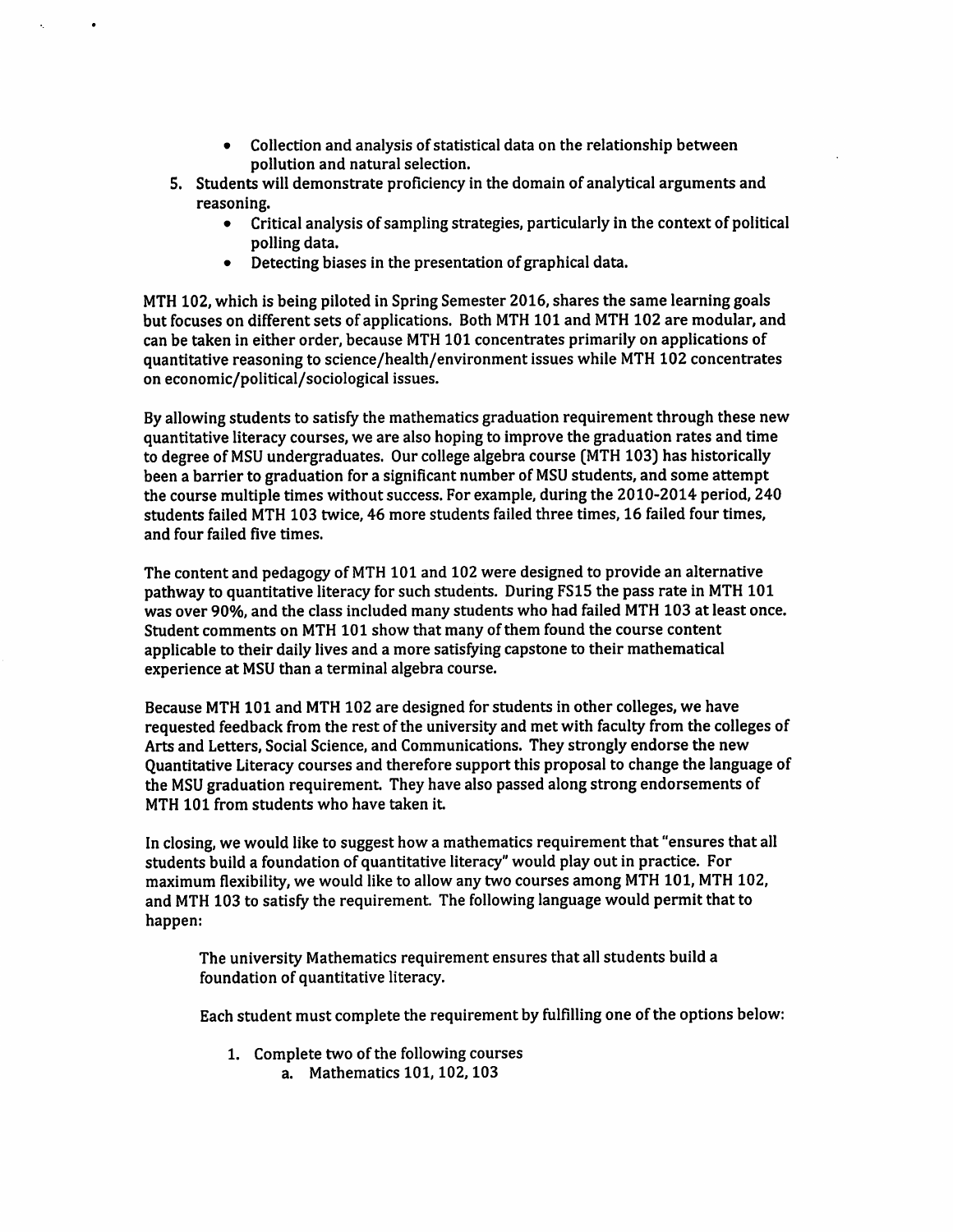2. Complete both of the following

 $\mathbf{r}$ 

- a. Mathematics 103; and
- b. One of the following courses: Mathematics 112, 114, 124, 132, 152H, or 201; or Statistics and Probability 200 or 201. Students who place into any course in 2.b. via the Mathematics Placement Exam need only complete the course in 2.b. in order to fulfill the University Mathematics requirement
- 3. Complete one of the following: a. Mathematics 110 or 116.
- 4. Waiver through a proctored Mathematics Placement Exam yielding a score resulting in placement in Mathematics 132 (calculus).

For additional information, refer to the statement on Academic Placement Tests -Mathematics (Algebra) in the Undergraduate Education section of this catalog

Students who transfer one of the following: Mathematics 112, 114, or 201; or Statistics and Probability 200 or 201 alone, with no other mathematics course above the level of MTH 1825, must take the Mathematics Placement Exam. Based on the score achieved, additional course work may be required to fulfill the university Mathematics requirement.

Incoming freshmen who have taken a College Board Advanced Placement Examination in Mathematics should consult the statement on Academic Placement Tests. Transfer students should consult the statement on Transfer Student Admission.

For students who are enrolled in Lyman Briggs College, the completion of Lyman Briggs 118 satisfies the university Mathematics requirement.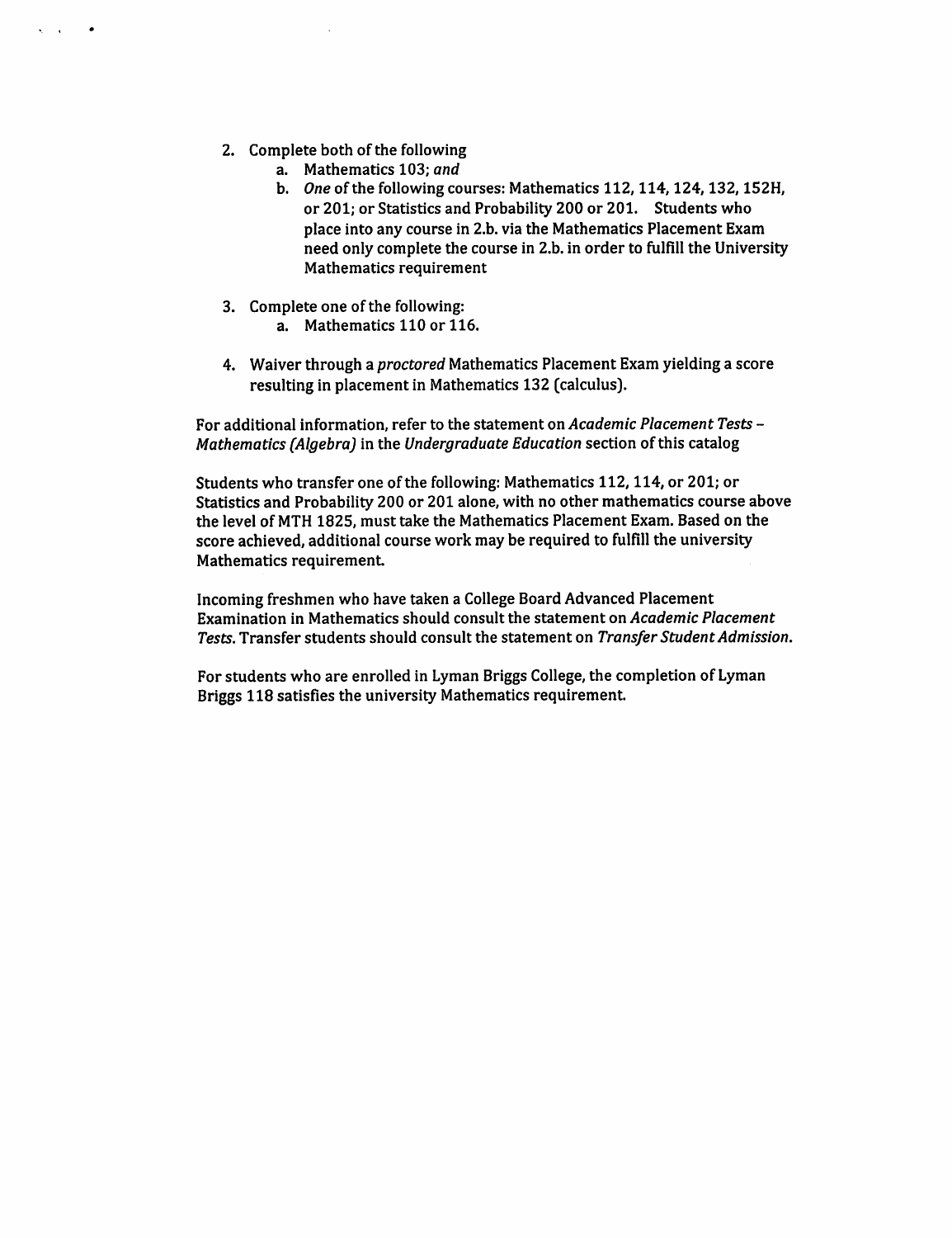DRAFT

#### **Mathematics Requirement**

The University Mathematics requirement consists of college alge bra-plus one additional mathematics or statistics course beyond college algebra. Each student must complete the university Mathematics requirement by fulfilling one of the options below:

 $2 - 4$ . Complete both of the following:

- a. Mathematics 103; and
- One of the following courses: Mathematics 112, 114, b. 124, 132, 152H, or 201; or Statistics and Probability 200 or 201.

Students who place into any course in  $\chi$ .b. via the Mathematics Placement Exam need only complete the course in *f*.b. in order to fulfill the University Mathematics requirement.  $\overline{z}$ 

- Comple one of the following:  $.3 -2.$ 
	- a. Mathematics 110 or 116.
- Waiver through a proctored Mathematics Placement Exam yielding a score resulting in placement in Mathematics 132 (calculus).

For additional information, refer to the statement on Academic Placement Tests - Mathematics (Algebra) in the Undergraduate Education section of this catalog.

Students who transfer one of the following: Mathematics 112, 114, or 201; or Statistics and Probability 200 or 201 alone, with no other mathematics course above the level of MTH 1825, must take the Mathematics Placement Exam. Based on the score achieved, additional course work may be required to fulfill the university Mathematics requirement.

Incoming freshmen who have taken a College Board Advanced Placement Examination in Mathematics should consult the statement on Academic Placement Tests. Transfer students should consult the statement on Transfer Student Admission.

For students who are enrolled in Lyman Briggs College, the completion of Lyman Briggs 118 satisfies the University Mathematics requirement.

ensures that all students build a foundation of quantitative literacy, 1. Complete two of the following

a. Mathematics 101, 102, or 103.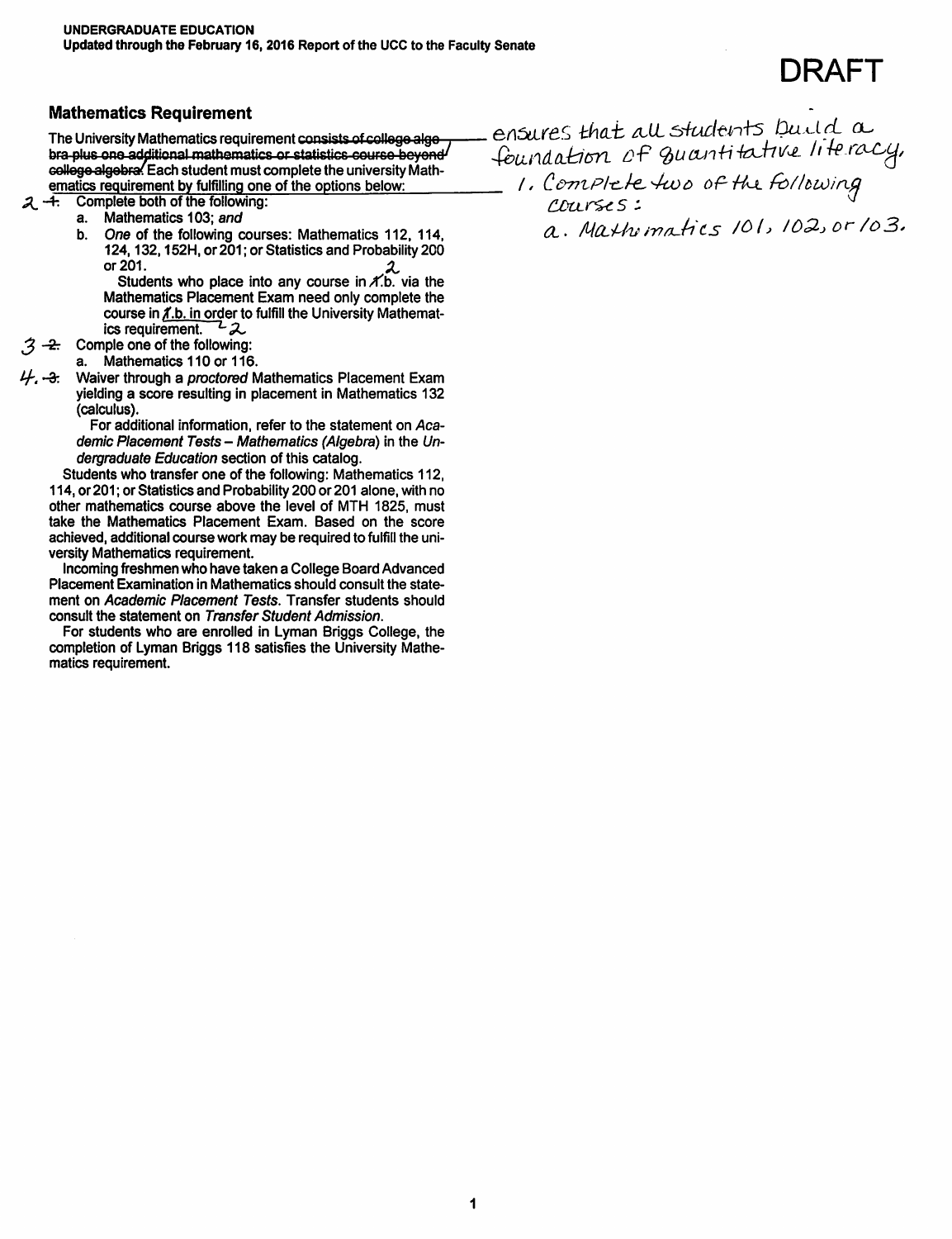#### **Integrative Studies, Mathematics, and Writing Requirements**

Transfer students are expected to meet Michigan State University's Integrative Studies, Mathematics, and Tier I Writing requirements which are similar but not identical to general education requirements at other institutions, either by completing appropriate Michigan State University courses or by transferring courses and credits which are evaluated as acceptable equivalents for Michigan State University courses. Michigan State University is a member institution of the Michigan Association of Collegiate Registrars and Admissions Officers (MACRAO) and a participant in the Michigan Transfer Agreement (MTA). For further information regarding the MTA, please visit the MACRAO Web site, www.macrao.org.

During the early stage of their academic work, students who anticipated transferring to MSU should consult the Office of Admissions Web site at www.admissions.msu.edu/transfer.asp.

#### **Evaluation of Credits for Transfer Students for Michigan** State University Integrative Studies, Mathematics, and **Tier I Writing Courses**

Information on courses that will fulfill Michigan State University General Education requirements is found on the Office of Admissions Transfer Guide Web site at www.admissions.msu.edu/transferquide.

Courses from postsecondary accredited institutions of comparable academic quality considered as acceptable equivalents that may be used by transfer students for Michigan State University Integrative Studies, Mathematics, and Tier I Writing courses include:

 $1<sub>1</sub>$ Tier I Writing, (4 credits)

This requirement is satisfied with completion of a course (or combination of courses) equivalent to MSU WRA 101 or 195H.

 $2.$ Integrative Studies in Biological and Physical Sciences, (8 credits)

May be satisfied by completion of a combination of one biological science and one physical science course, and 2 credits of equivalent laboratory course work.

A number of science-based programs require alternate tracks with specified disciplinary courses. Consult requirements for the major or contact the Office of Admissions.

Integrative Studies in Social, Behavioral, and  $\mathbf{R}$ 

Economic Sciences, (8 credits) May be satisfied by completion of:

200 level: One Integrative Studies in Social Science (ISS) course numbered 200 to 299. Students matriculating at Michigan State University for the first time have additional options within the Social, Behavioral, and Economic Sciences to satisfy this requirement. Visit www.admissions.msu.edu/admission/transfer\_integrativestudies.asp or contact an academic advisor for additional information. 300 level: Interdisciplinary social science courses from four-year institutions may be transferable. Community college transfers must complete this requirement through Michigan State University.

Integrative Studies in Arts and Humanities, (8 credits)  $\mathbf{4}$ 1st Integrative Studies in Arts and Humanities course: May be satisfied by a completion of one IAH course numbered below 211 or equivalent plus completion of one year of English composition. Completion of this requirement also fulfills the Tier I writing requirement referenced in item 1. above. 2nd Integrative Studies in Arts and Humanities course: One additional IAH course numbered 211 or higher. Stu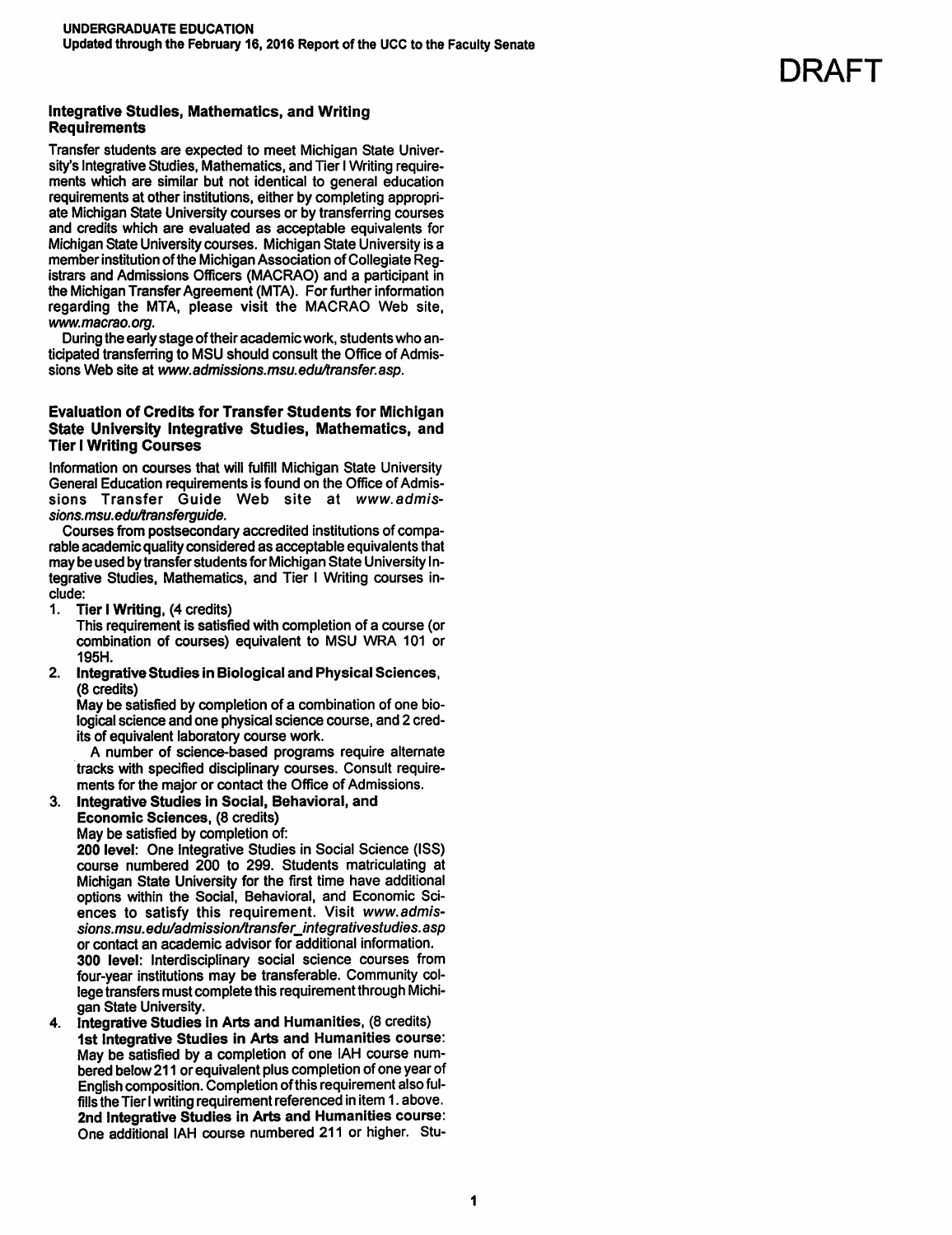dents matriculating at Michigan State University for the first time have additional options within the Arts and Humanities to satisfy this requirement. Visit www.admissions.msu.edu/admission/transfer\_integrativestudies.asp or contact an academic advisor for additional information.

#### 5. Mathematics (3-5 credits)

May be satisfied by completing courses equivalent to those in the options below:

- A. Complete both of the following:
	- 1. MTH 103 College Algebra; and
	- 2. One of the following courses: MTH 112 Finite Mathematics: Applications of College Algebra, MTH 114 Trigonometry, or MTH 201 Elementary Mathematics for Teachers I; or STT 200 Statistical Methods or STT 201 Statistical Methods.
- B. Complete one of the following:
	- 1. MTH 110 Finite Mathematics and Elements of College Algebra, MTH 116 College Algebra and Trigonometry, MTH 124 Survey of Calculus I, MTH 132 Calculus I, or MTH 152H Honors Calculus I.

Mathematics requirements for certain majors are more extensive than the university requirement. Consult requirements for the major or contact the Office of Admissions for more information.

# **DRAFT**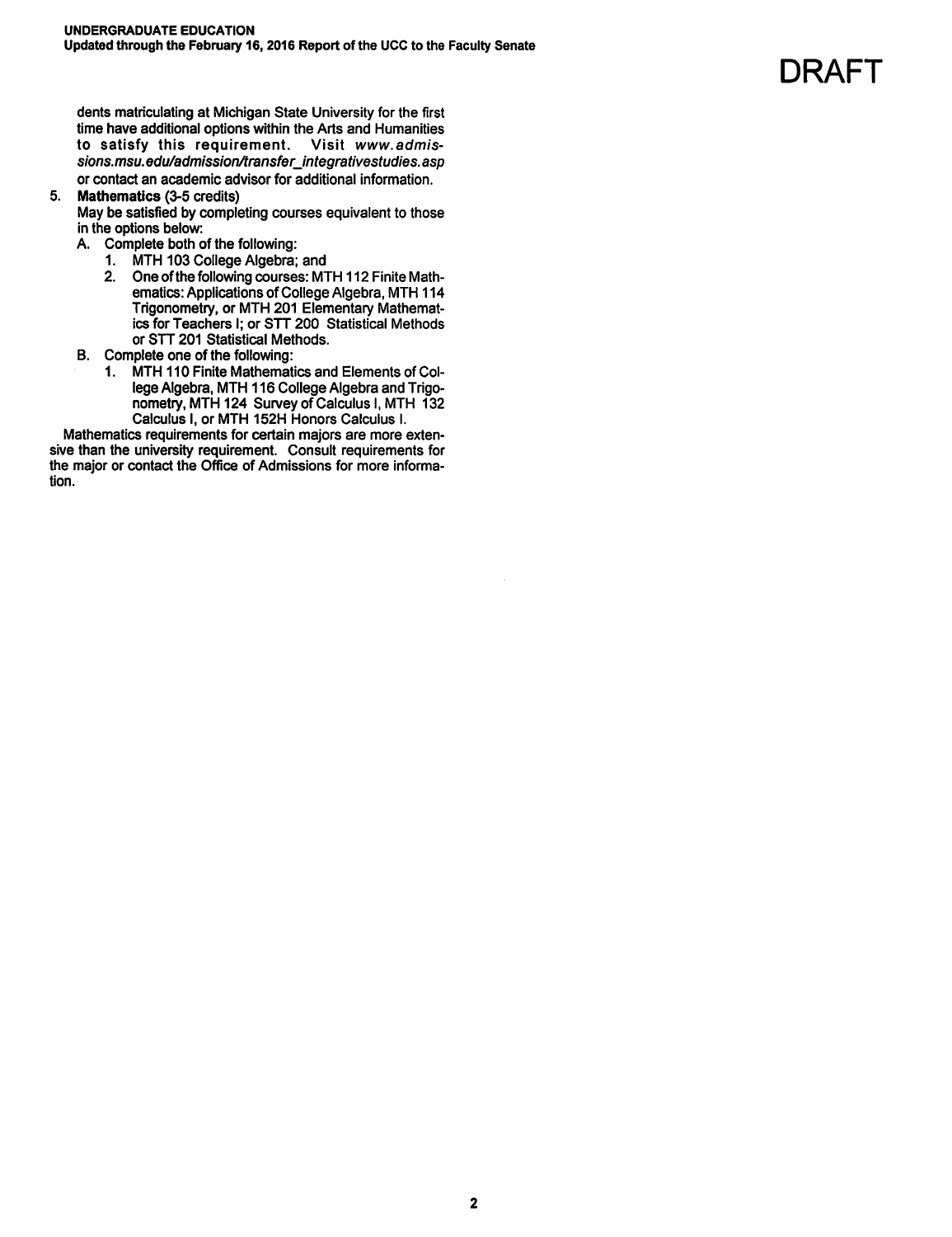### **Mathematics (Algebra)**

All students entering MSU are required to take the un-proctored Mathematics Placement Service (MPS) examination online, before attending AOP with the following exceptions: students who will take a mathematics course at MSU and have either an ACT Math sub-score of at least 28 or an SAT Math sub-score of at least 640; students with credit for MTH 103 and also credit for either MTH 112, 114, 124, 132, 152H or 201, or STT 200 or 201; students with credits for MTH 110 or 116. Those transfer students who must take introductory mathematics or statistics courses to meet university or program requirements are required to take the placement test. Students who are transferring specific college course credit should enroll in the next level course, as appropriate to their program.

Students are urged to take the test via the web before their Academic Orientation Program, preferably by mid-May. The test can be accessed through www.math.msu.edu/mps. However, a student who wishes to complete the university mathematics requirement by waiver must complete the test in a proctored setting at an Academic Orientation Program or one of the Michigan State University Testing Centers to be eligible for the waiver.

Each student whose score on the MPS examination indicates the need for additional pre-college preparation in mathematics must either successfully complete Mathematics 1825 prior to fulfilling the University graduation requirement in mathematics or degree program requirements or demonstrate readiness for college mathematics by repeating the MPS examination, prior to matriculation at MSU, and receiving an appropriate score.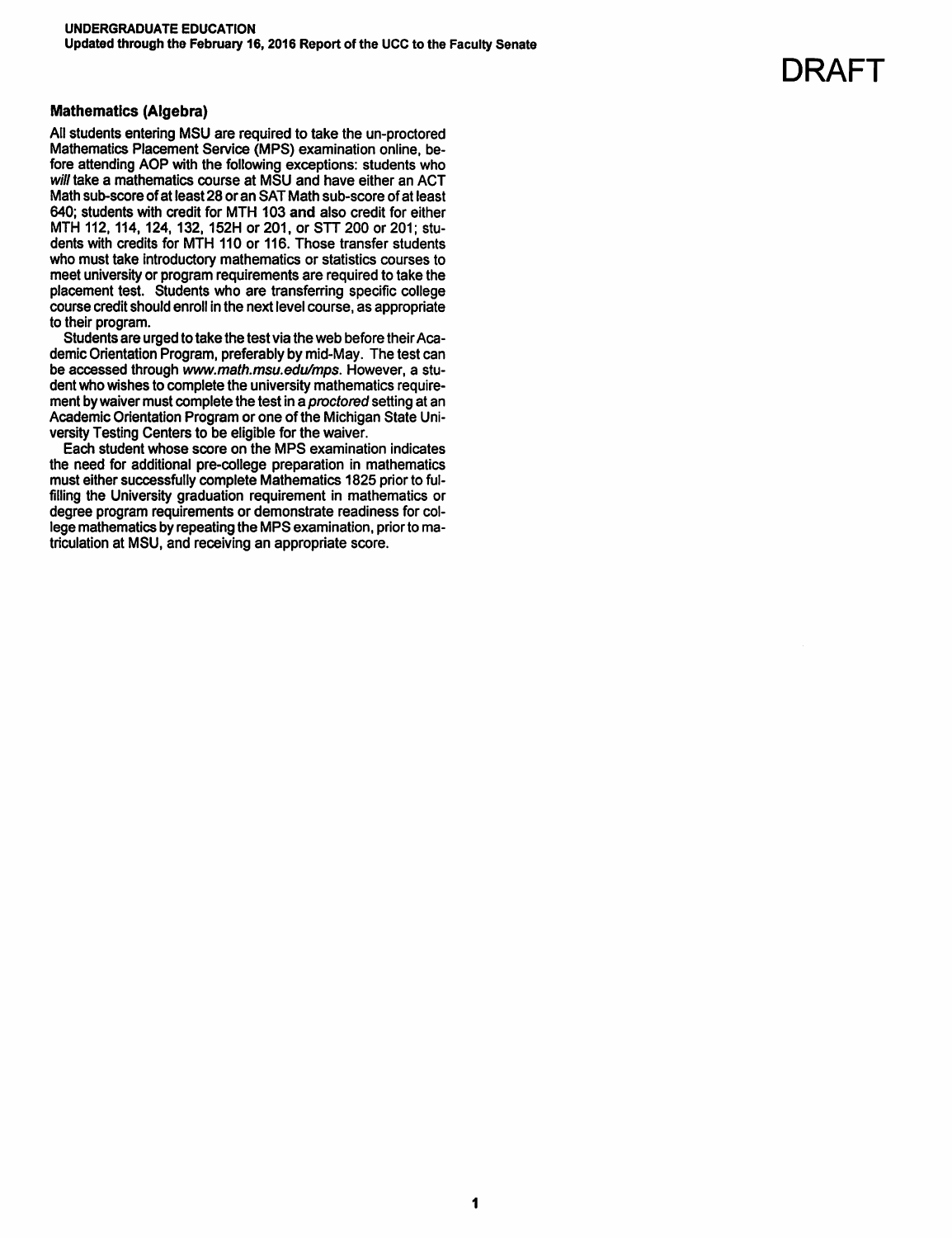

# **Michigan State University - Office of the Registrar**

|                                                              | <b>Course Descriptions: Subject/Course Search Results</b>                                                          |  |
|--------------------------------------------------------------|--------------------------------------------------------------------------------------------------------------------|--|
| <b>Definitions of Course Characteristics</b><br>Search Again |                                                                                                                    |  |
|                                                              | Course: MTH 101 Quantitative Literacy I                                                                            |  |
|                                                              | Semester: Fall of every year                                                                                       |  |
|                                                              | Credits: Total Credits: 3                                                                                          |  |
|                                                              | Prerequisite: (MTH 1825) or designated score on Mathematics Placement test                                         |  |
|                                                              | <b>Description:</b> Quantitative literacy including applications to health and risk, science, and the environment. |  |
|                                                              | Effective Dates: FALL 2015 - Open                                                                                  |  |
| <b>Definitions of Course Characteristics</b><br>Search Again |                                                                                                                    |  |
|                                                              |                                                                                                                    |  |
|                                                              |                                                                                                                    |  |
|                                                              |                                                                                                                    |  |
|                                                              |                                                                                                                    |  |
|                                                              |                                                                                                                    |  |
|                                                              |                                                                                                                    |  |
|                                                              |                                                                                                                    |  |
|                                                              |                                                                                                                    |  |
|                                                              |                                                                                                                    |  |

Call us: (517) 355-3300 Contact Information | Site Map | Privacy Policy

Call MSU: (517) 355-1855 | Visit: **msu.edu** | MSU is an affirmative-action, equal-opportunity employer. **SPARTANS WILL.** © Michigan State University